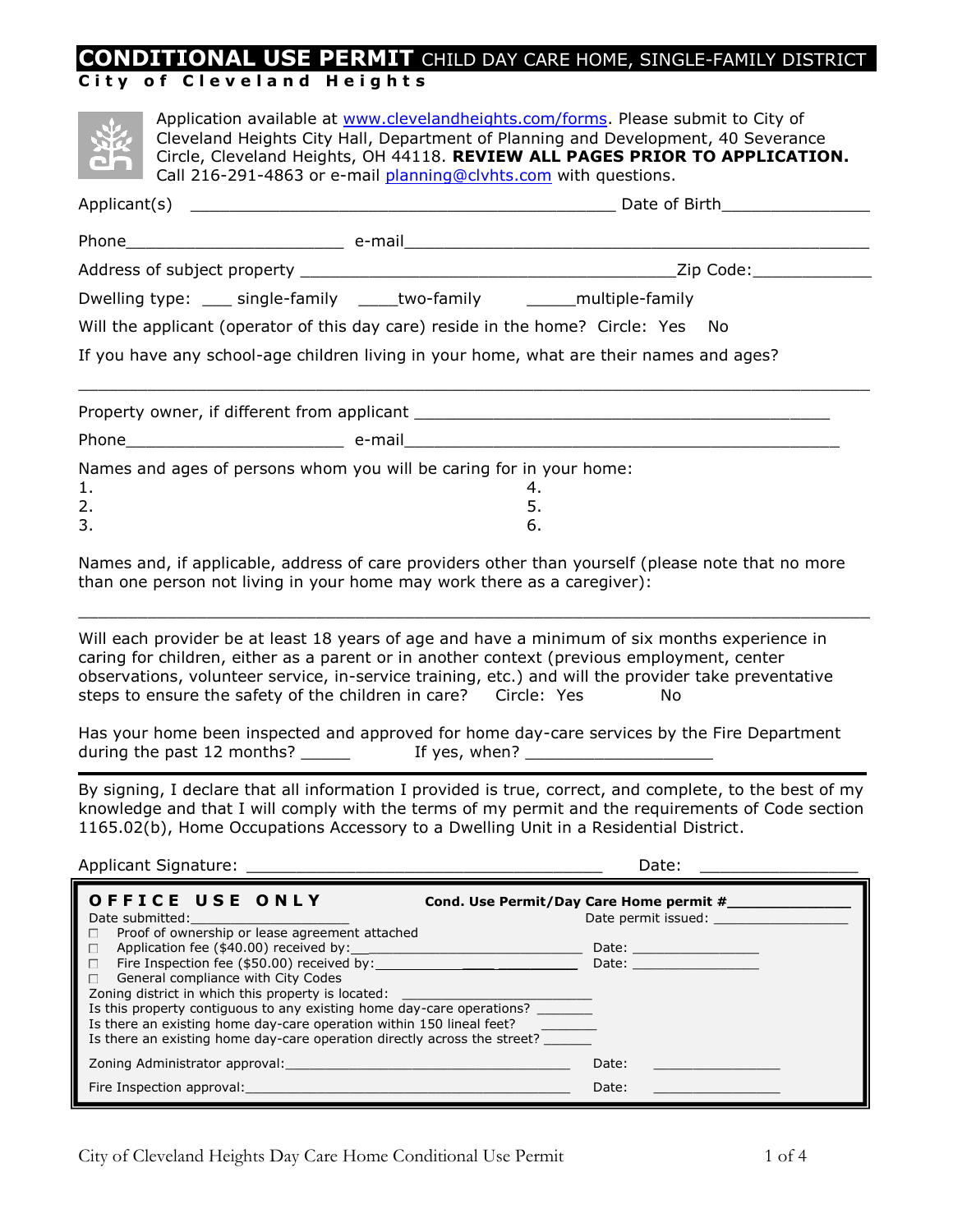### **\*\*APPLICANT—KEEP PAGES 2-4 FOR YOUR REFERENCE\*\***

Home day-care operations (sometimes called "Type B") are regulated by the City of Cleveland Heights to ensure they are conducted in a manner suitable for a residential neighborhood and that the homes used for day-care services are in compliance with applicable health and safety regulations.

#### **Application procedure**

Please include:

- $\Box$ Completed application on page 1.
- $\Box$ \$40 permit application fee for Conditional Use/Home Day Care Permit\* (annual renewal)
- \$50 fire inspection fee \*  $\Box$
- Proof of property ownership or lease agreement. (If you are a renter, you must also include  $\Box$ your landlord"s written authorization of your plan to provide home-based day-care services, unless your landlord"s authorization is clearly set out in your lease agreement.)

\*Checks made payable to the City of Cleveland Heights or pay by credit card in person at City Hall.

#### **Definition and general requirements**

A child day-care home is defined as "a permanent residence of the provider in which child day care is provided for one to six children at one time and in which no more than three children may be under two years of age at one time. In counting children for the purposes of this definition, any children under six years of age who are related to the provider and who are on the premises of the child daycare home shall be counted."

Once your application has been received, it will first be reviewed for compliance with the following general requirements:

- 1) The number of children cared for cannot exceed six, and no more than three may be under the age of 24 months. Any of your own children under the age of six, who are at home when day-care services are being provided, must be counted toward this total.
- 2) You must reside in the home in which you are planning to provide home-based day-care services. No more than one person who is not a member of the immediate family living on the premises may be employed or engaged in the furtherance of the home-based day-care operation.
- 3) Property must be in the "A" and AA single-family zoning districts. [Homes in "B" two-family zoning district require a Planning Commission Conditional Use Permit. Application at [www.clevelandheights.com/forms.\]](http://www.clevelandheights.com/forms.) If you are unsure what zoning district your home is located in, contact Planning Department, (216) 291-4878.
- 4) You are not eligible to receive a child day-care home conditional use permit if there is an existing child day-care home on any lot contiguous to yours, if there is a child day-care home directly across the street from you, or if your home is within 150 frontage feet of an existing child day-care home.

#### *If your proposed child day-care home would not comply with the above regulations, you may apply for a variance from the regulations, but must prove a practical difficulty.*

The day care provider(s) shall meet these minimum standards:

- 1) The provider shall be at least 18 years of age and have a minimum of six months experience in caring for children, either as a parent or in [an]other context, including previous employment, center observations, volunteer service, in-service training, etc
- 2) The provider shall take preventative steps to ensure the safety of the children in care. These steps shall include: providing flashlights or other emergency lighting, repair of loose floor boards, removal of peeling and/or accessible lead paint, placing all toxic and dangerous substances out of reach of children, and removing sharp and dangerous objects.

#### **Zoning Code regulations 1165.02(b) Home Occupations Accessory to a Dwelling Unit in a Residential District**

City of Cleveland Heights Day Care Home Conditional Use Permit 2 of 4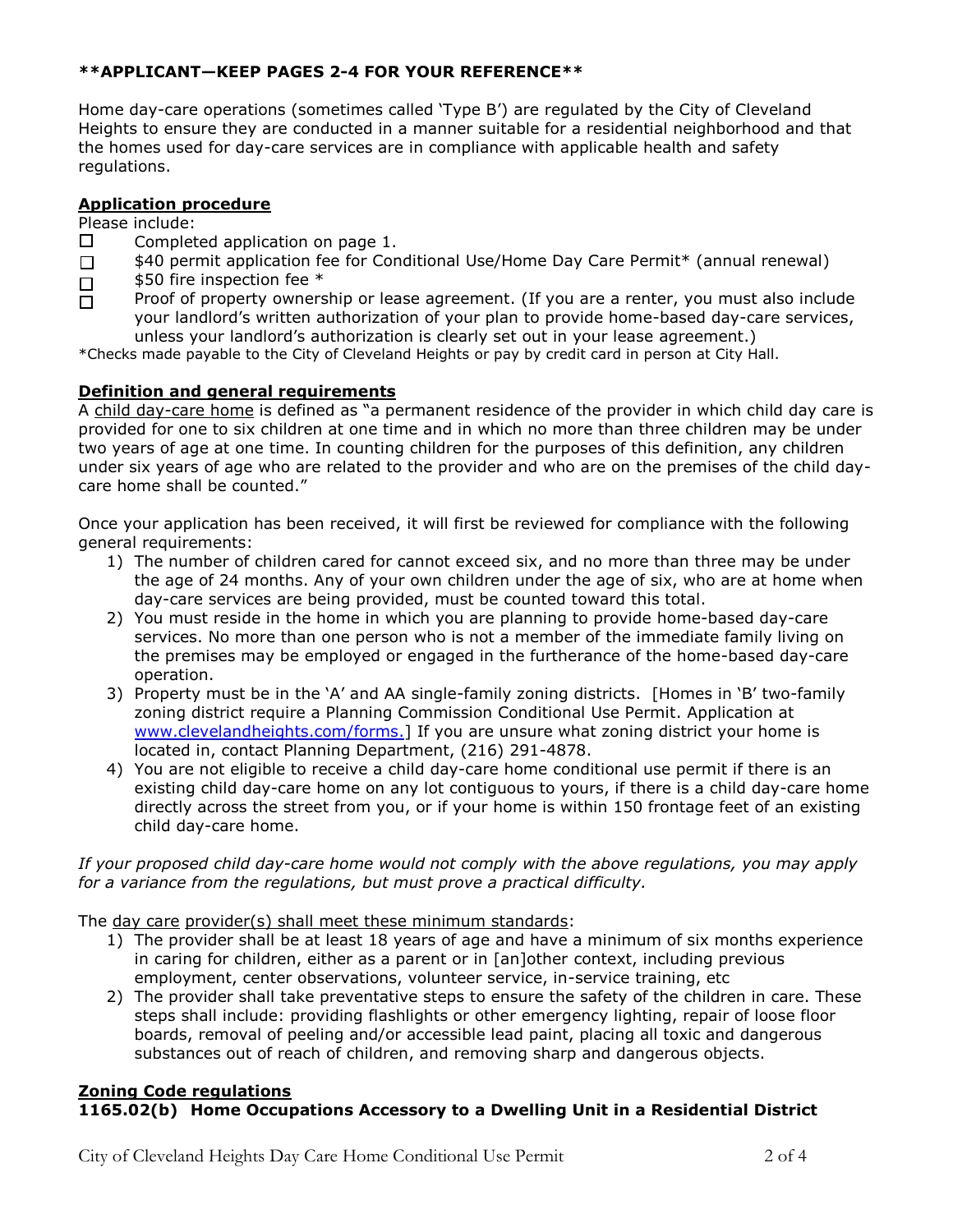A home occupation may be conducted in a dwelling unit in Cleveland Heights provided that the following standards are maintained:

- 1) There is no display that will indicate from the exterior that the dwelling unit is being utilized in part for any purpose other than that of a residential dwelling.
- 2) There is no merchandise manufactured or processed for sale, bought, sold, exchanged or traded in or on the premises. A home occupation involving individual works of art and involving some machine process as part of the creation of individual works of art is permitted, provided it meets all other criteria of this section, and involves no direct sales of such works of art to consumers on a regular basis from the premises.
- 3) There is no more than one person employed or engaged in the furtherance of the home occupation who is not a member of the immediate family residing on the premises.
- 4) There is no mechanical, electrical or chemical equipment used in furtherance of such home occupation, except such as causes no disturbances of any kind beyond the premises where the home occupation is located.
- 5) There are and will be no exterior alterations made to the dwelling unit for the home occupation purposes which would change the appearance of the dwelling so as to indicate from the exterior that the building is used for any purpose other than that of a dwelling unit.
- 6) *Not applicable to home-based day-care facilities per Code ch.1153.05(d).*
- 7) No home occupation shall be permitted in any portion of any dwelling unit where the conduct of such home occupation is or will be offensive to neighboring property owners or occupants of the same dwelling structure by reason of excessive noise, late hours or business activity, the intensity of the business activity or other such reasons.
- 8) The home occupation shall be conducted wholly within the dwelling unit and no aspect of the home occupation shall be conducted in any accessory building except as may be conditionally permitted according to Chapters 1151 and 1153 or in any detached or attached garage.

# **Fire Department regulations**

If the Zoning Adminstrator is satisfied that Zoning Code requirements have been met, your application will be forwarded to the Fire Department to review for compliance with Fire Codes and Codified Ordinance Chapter 1511 [\(http://conwaygreene.com/ClevelandHts.htm\)](http://conwaygreene.com/ClevelandHts.htm). The Fire Inspector will then contact you to schedule a health-and-safety inspection of your home. A \$50.00 inspection fee is required prior to the inspection. To prepare for this inspection, read the regulation summary:

# REQUIREMENTS FOR INSPECTION (Codified Ordinaces sections 1511.06-1511.99)

- $\Box$  Each child day-care home shall have emergency exit capacity as outlined below:
- 1) All floors used for child day care shall have a primary escape route which provides a safe path for travel to the outside of the building. When the floor is above or below ground level, the primary escape route shall be an interior stairway or an exterior stairway.
- 2) In addition to the primary escape route, each floor used for child day care, including floors used for sleeping or napping purposes, shall have an alternate means of escape. This includes either of the following:
	- (a) A door or stairway providing a means of unobstructed travel to the outside of the building at ground level; or
- (b) An exterior window operable without the use of tools which provides a minimum clear opening of 20 inches in width, 24 inches in height, and five and seven-tenths square feet in area. The lower edge of the window shall not be more than 44 inches above the floor or platform which is permanently attached to the floor or wall under the escape window.
	- 3) No room or space that is accessible only by a ladder, folding stairs, or through a trap door shall be used for child day-care.
	- 4) All stairs, hallways, corridors, ramps, and passageways leading to an exit shall be maintained at a minimum illumination, measured at the floor level, of one footcandle.
	- 5) Doorways, corridors, and stairways which are part of the primary or alternate escape route shall be kept clear of obstructions such as, but not limited to, toys, clothing, snow, ice, accumulated trash, and assorted debris.

 $\square$  Each child day-care home shall meet the following fire evacuation requirements:

1) The provider must have a written fire evacuation plan which consists of a floor plan marked